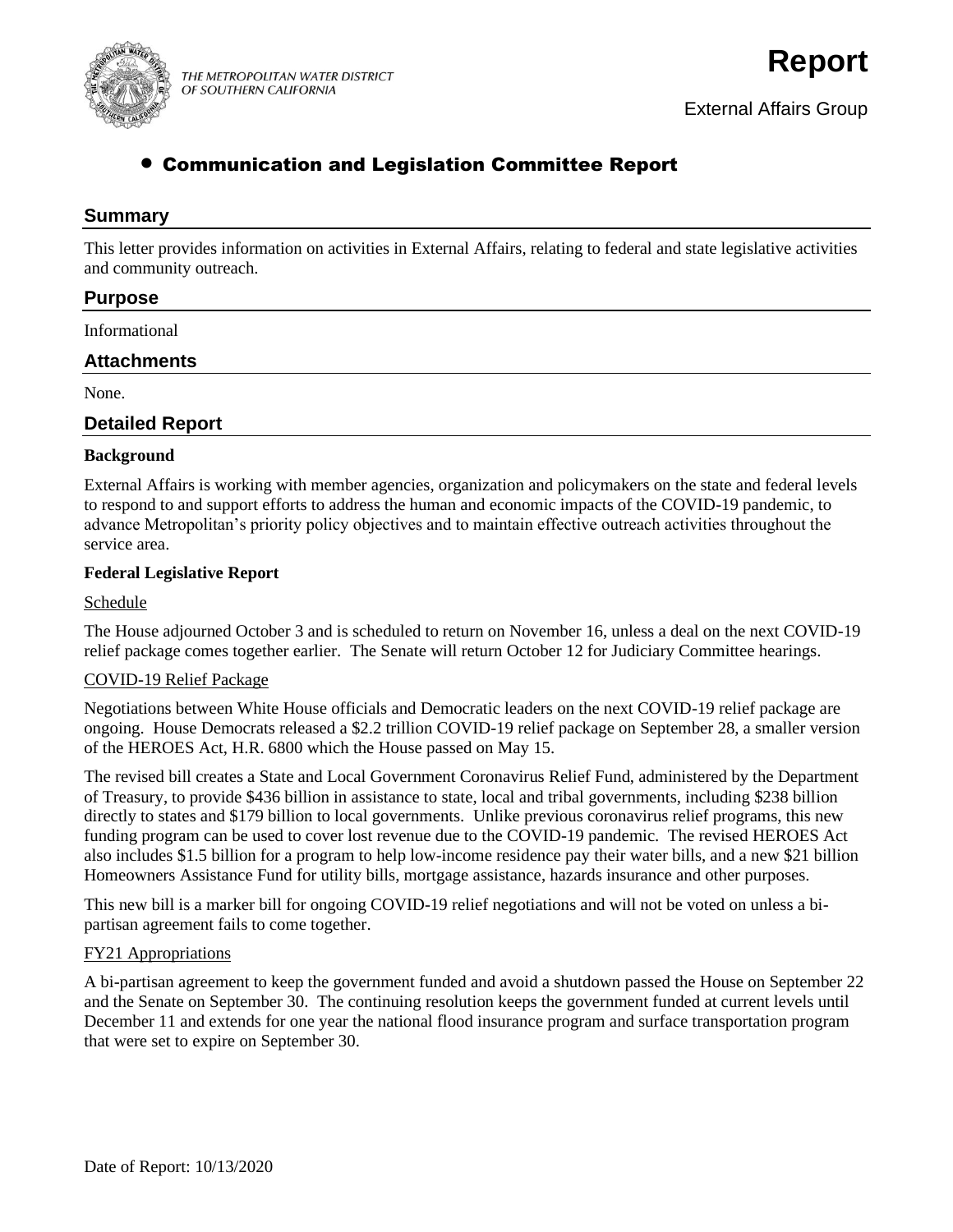### Infrastructure Bill

Negotiations on the next infrastructure package are on pause until after the election. House and Senate staff are close to reaching a deal on the traditional Water Resources Development Act provisions funding Army Corps of Engineers projects. It remains to be seen if they can reach agreement on a larger package.

### **State of California Legislative Report**

### Summary

California has faced extraordinary challenges this year brought on by COVID-19, an economic recession, catastrophic wildfires, and an energy crisis. These events along with last year's unfinished affordable housing bills will shape legislative priorities in 2021.

The Legislature sent the Governor 428 bills; he signed 372 and vetoed 56.

#### Metropolitan Priority Bills

The Governor signed three water quality bills on Metropolitan's state matrix of priority bills:

- AB 2560 (Quirk, D-Hayward) will bring greater transparency to the State Water Resources Control Board Division of Drinking Water process to establish or revise notifications or response levels.
- AB 3220 (Committee on Environmental Safety and Toxic Materials) extends the operation of the Underground Storage Tank Cleanup Fund loan and grant program to January 1, 2026.
- SB 1044 (Allen, D-Santa Monica) will phase out the use of PFAS chemicals in firefighting equipment and foam.

The only Metropolitan priority bill that the Governor vetoed was SB 559 (Hurtado, D-Sanger) regarding subsidence repairs, noting in his veto message that California needs to evaluate repairs and improvements to water infrastructure statewide, not one project at a time.

#### COVID-19 Legislative Actions

The Governor also signed a number of bills that build on his executive actions in response to COVID-19. Of note, he signed SB 1159 (Hill, D-San Mateo) which supersedes Executive Order N-62-20 to expand access to workers' compensation by making it possible for employees who test positive due to an outbreak at work to receive medical care and wage replacement benefits. Employers also will be required to report a COVID-19 outbreak to local public health officials and any known cases to employees who may have been exposed to COVID-19 within one business day as enacted by AB 685 (Reyes, D-San Bernardino).

### Wildfires and Climate Change

Over the past month, the Governor turned his attention to the significant number of wildfires and a series of record setting heatwaves that triggered an energy crisis and rolling blackouts. The Governor also issued Executive Order N-79-20 that requires the California Air Resources Board to develop rules allowing only zeroemission cars to be sold in the state by 2035 and, wherever feasible, zero emission medium and heavy-duty trucks by 2045. The Governor's press release stated banning gas-powered cars was the most impactful thing the state could do to combat climate change given the transportation sector accounts for more than half of the state's carbon emissions.

### **External Affairs Management Report**

There has been significant interest in the progress of the Regional Recycled Water Program and the board discussions this month and next. This includes virtual tours of the facility for the public, Southern California Leadership Network and environmental organizations. Staff also has accepted invitations to speak with the California Contract Cities Association, Gateway Water Management Association, South Bay COG Water Infrastructure Committee, San Gabriel Valley COG Energy, Environment & Natural Resources Committee, ACWA Region 8 and the Gateway Chambers Alliance, in addition to providing program updates with GreenLA, OurWaterLA, and the Southern California Water Dialogue. Lastly, Metropolitan will receive the Environmental